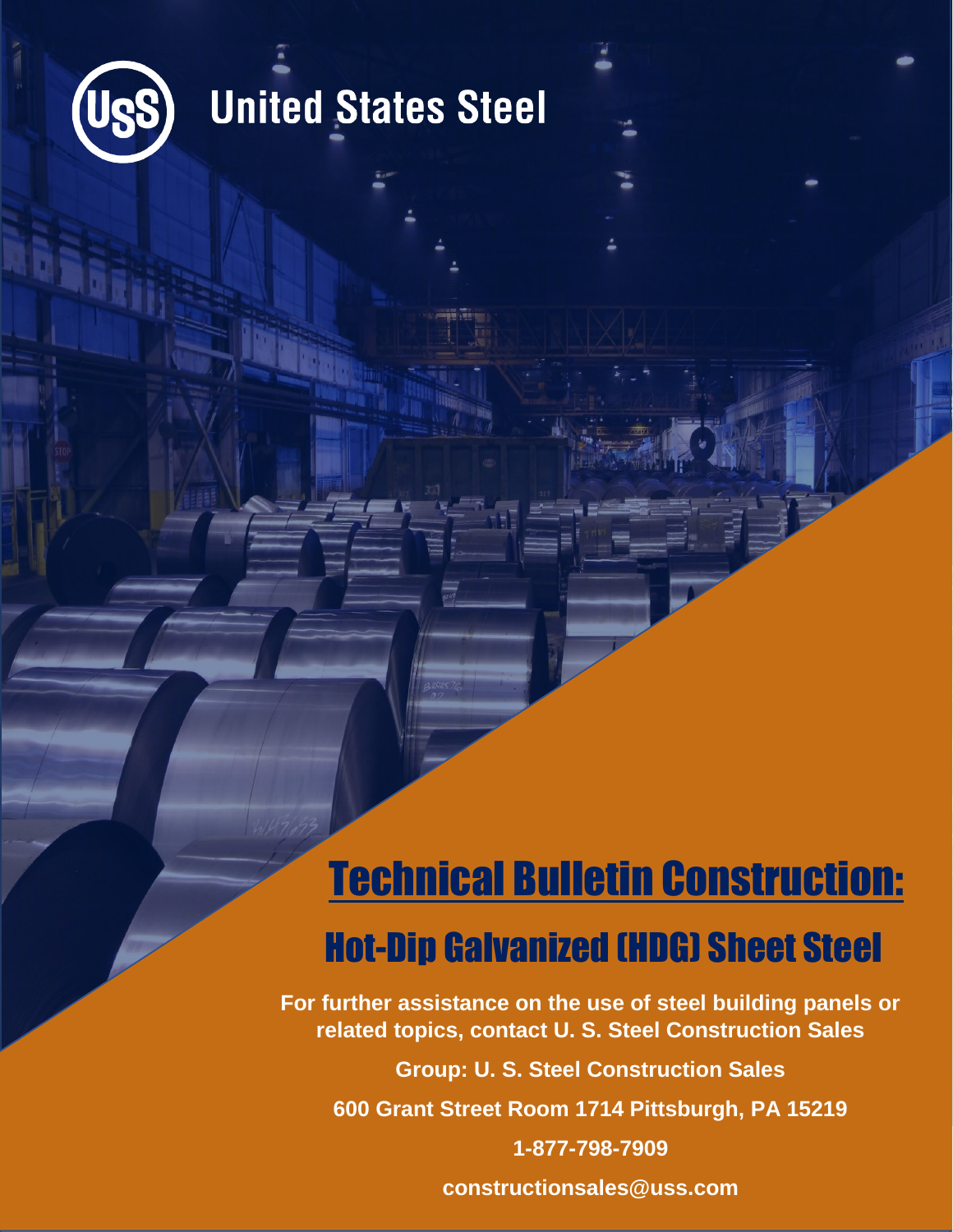The material in this paper is intended for general information only. Any use of this material in relation to any specific application should be based on independent examination and verification of its unrestricted availability for such use, and a determination of suitability for the application by professionally qualified personnel. No license under any United States Steel Corporation patents or other proprietary interest is implied by the publication of this paper. Those making use of or relying upon the material assume all risks and liability arising from such use or reliance.



For further assistance on the use of steel building panels or related topics, contact U. S. Steel Construction Sales Group:

> U. S. Steel Construction Sales 600 Grant Street Room 1714 Pittsburgh, PA 15219 1-877-798-7909 constuctionsales@uss.com



**United States Steel** 

### **Product Description**

Hot-dip galvanized (HDG) is the common name for a type of sheet steel product that is coated with zinc using a continuous hot-dip coating process. The coating combines the formability and corrosion protection of zinc with the cost effectiveness of steel.

HDG, bare and painted, is intended for uses where superior corrosion resistance is required. Typical applications are roofs, framing, grain bins and siding. The zinc coating provides a barrier and will galvanically protect the steel.

In certain environments, United States Steel Corporation (U. S. Steel) recommends not using HDG or recommends using additional precautions to limit corrosion. These environments include:

- Contact with lead or copper, including but not limited to, treated lumber that contains copper.
- Harshly corrosive environments, including close proximity to seawater, areas with excessive water exposure or chronic exposure to corrosive chemicals.



Beauty and flexible design for residential roofing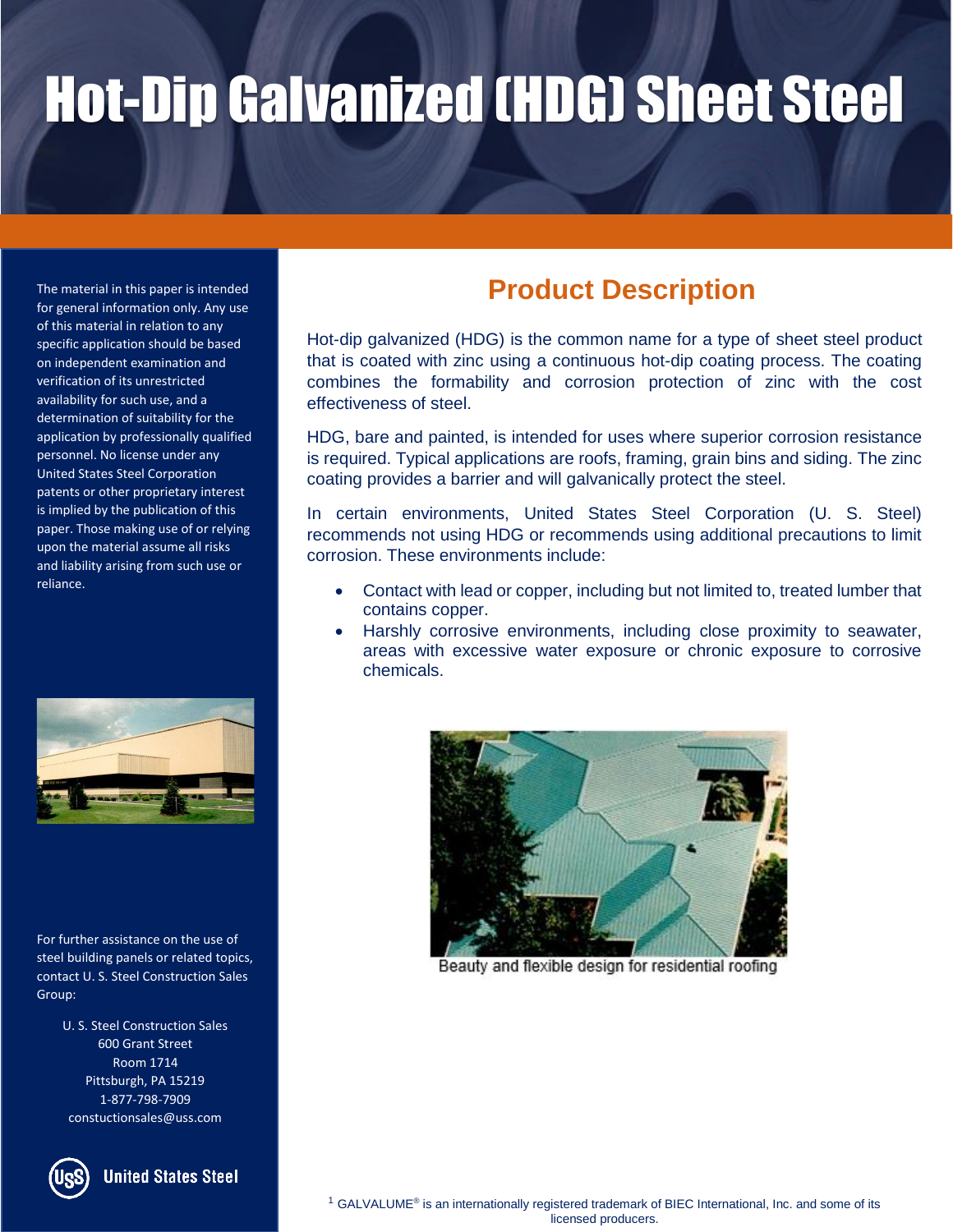of this material in relation to any specific application should be based on independent examination and verification of its unrestricted availability for such use, and a determination of suitability for the application by professionally qualified personnel. No license under any United States Steel Corporation patents or other proprietary interest is implied by the publication of this paper. Those making use of or relying upon the material assume all risks and liability arising from such use or reliance.



For further assistance on the use of steel building panels or related topics, contact U. S. Steel Construction Sales Group:

> U. S. Steel Construction Sales 600 Grant Street Room 1714 Pittsburgh, PA 15219 1-877-798-7909 constuctionsales@uss.com



### The material in this paper is intended **Material Description**<br>for general information only. Any use

Common ASTM designations for the construction industry are Commercial Steel (CS) types A and B, Forming Steel (FS), and Structural Steel (SS) Grades 33, 37, 40, 50, and 80. U. S. Steel also offers customized grades upon request, contact the U. S. Steel Construction Sales Group. See Technical Bulletin "ASTM Designations for Steel Properties of HDG and GALVALUME<sup>®1</sup> Sheet Steel" for further information. HDG sheet steel may be temper rolled (extra smooth) and/or tension leveled to improve its shape and surface.

U. S. Steel hot-dip galvanized steel is composed of 99% zinc with small additions of aluminum to improve adhesion and control appearance. Small amounts of antimony may optionally be added. U. S. Steel recommends a chemical passivation treatment for bare and some painted applications. U. S. Steel produces HDG in conformance with ASTM A563. The minimum ASTM coating weights are shown in Table 1.

| ASTM A 653       | Minimum Coating Weight (oz/ft <sup>2</sup> ) |          |                         |
|------------------|----------------------------------------------|----------|-------------------------|
| Coating          | <b>Triple Spot Test</b>                      |          | <b>Single Spot Test</b> |
| Designation      | <b>Average Total</b>                         | Average  | <b>Total Both Sides</b> |
|                  | <b>Both Sides</b>                            | One Side |                         |
| G210             | 2.10                                         | 0.72     | 1.80                    |
| G185             | 1.85                                         | 0.64     | 1.60                    |
| G <sub>165</sub> | 1.65                                         | 0.56     | 1.40                    |
| G140             | 1.40                                         | 0.48     | 1.20                    |
| G115             | 1.15                                         | 0.40     | 1.00                    |
| G90              | 0.90                                         | 0.32     | 0.80                    |
| G60              | 0.60                                         | 0.20     | 0.50                    |
| G40              | 0.40                                         | 0.12     | 0.30                    |
| G30              | 0.30                                         | 0.10     | 0.25                    |

### **Table 1. HDG Coating Weight**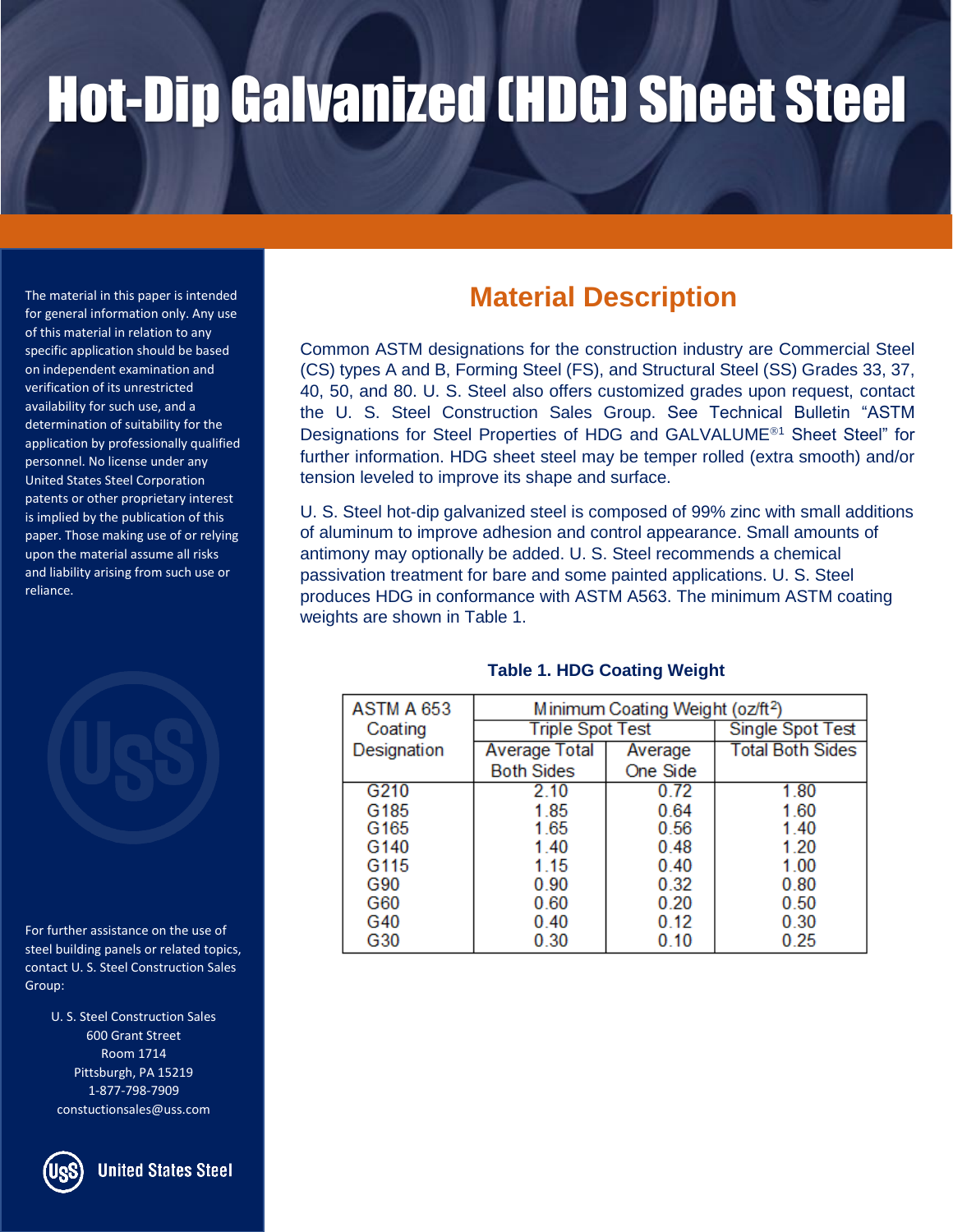The material in this paper is intended for general information only. Any use of this material in relation to any specific application should be based on independent examination and verification of its unrestricted availability for such use, and a determination of suitability for the application by professionally qualified personnel. No license under any United States Steel Corporation patents or other proprietary interest is implied by the publication of this paper. Those making use of or relying upon the material assume all risks and liability arising from such use or reliance.

For further assistance on the use of steel building panels or related topics, contact U. S. Steel Construction Sales Group:

> U. S. Steel Construction Sales 600 Grant Street Room 1714 Pittsburgh, PA 15219 1-877-798-7909 constuctionsales@uss.com

**United States Steel** 

### **Corrosion Protection**

HDG sheet steel protects well against corrosion. Figure 1 shows typical results of outdoor exposure testing on G90 HDG coated steel sheet. The length of time to red rust is proportional to the thickness of the zinc coating. For heavy gauge steel, thicker HDG coatings are available that can provide the proportionally longer usable lifetimes that many applications require.

Painting HDG will significantly increase the usable life of the product through improved barrier protection. This is a popular option and U. S. Steel has a very active program to help customers obtain the best performance with prepainted HDG. Each prepainted coil must pass on-line product quality tests of paint thickness, cure, adhesion, color and gloss.



### **Figure 1. Outdoor exposure results for bare G90 hot-dip galvanized steel**

The corrosion resistance of prepainted HDG is excellent. Figure 2 shows the average edge corrosion from the average exposure results of a marine site, a nonmarine subtropical site, an industrial site, and an acid rain site. Initial edge corrosion is slight and increases only slowly for the first years.



**Figure 2. Outdoor exposure results for prepainted hot-dip galvanized steel**